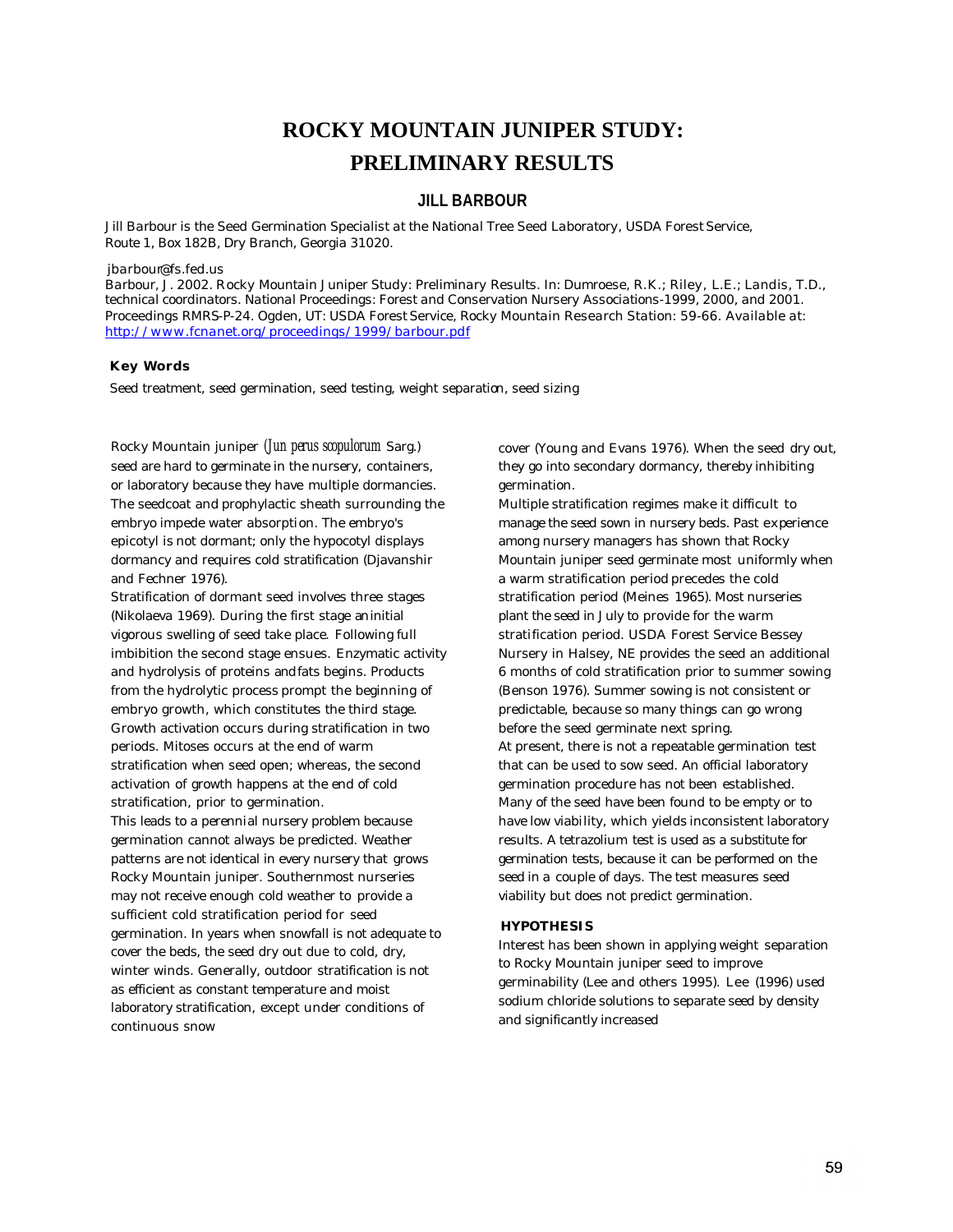germination over all density classes when compared to a control. In this study, mechanical weight separation was done with a gravity table. Weight and size are confounded in seed, so seed must be sized before weight separation can occur. The gravity table is not designed to separate size and weight simultaneously. Separating low viability seed from high viability seed by using a gravity table increases germination potential. The general rule of thumb is that heavy seed germinate better then light seed. High viability seedlots have less variability and yield more consistent results in testing. After the high viability seed are isolated, then a method to germinate the seed in the laboratory needs to be determined. Much research has been done on Rocky Mountain juniper; several laboratory treatments appear to work, but they are hard to compare in separate studies. Plus, many seedlots have low viability, which leads to inconsistencies in the data. When all germination treatments showing promise were incorporated into this study, a comparison could be made for optimum treatment selection. The next step would

be to repeat the best laboratory treatments in the nursery for test correlation.

# **SEEDLOT INFORMATION**

The Forest Service Bessey Nursery supplied a 30pound lot of Rocky Mountain juniper seed for the study. The seed source was from western South Dakota and commonly used in the Great Plains. It has proved reliable, and it is relatively easy to obtain a steady seed supply. According to Van Haverbeke (1968), the Rocky Mountain juniper in western South Dakota is a hybrid of 50% Rocky Mountain juniper genes and 50% eastern redcedar

*(Juniperus virginiana L.)* genes. Van Haverbeke (1968) postulates that the *Juniperus virginiana* population in eastern and central North America may be derived from the western juniper complex in the Rocky Mountains, especially from *Juniperus scopulorum.*  The main migration pathway of pines in North America is southward and eastward (Mirov 1967). A similar migration pattern may equally apply to junipers, because they are associated with pine in the most xeric habitats of the western United States (VanHaverbeke and Read 1976).



# **SIZING PROCEDURE**

Figure 1. Sizing procedure developed at the National Tree Seed Lab.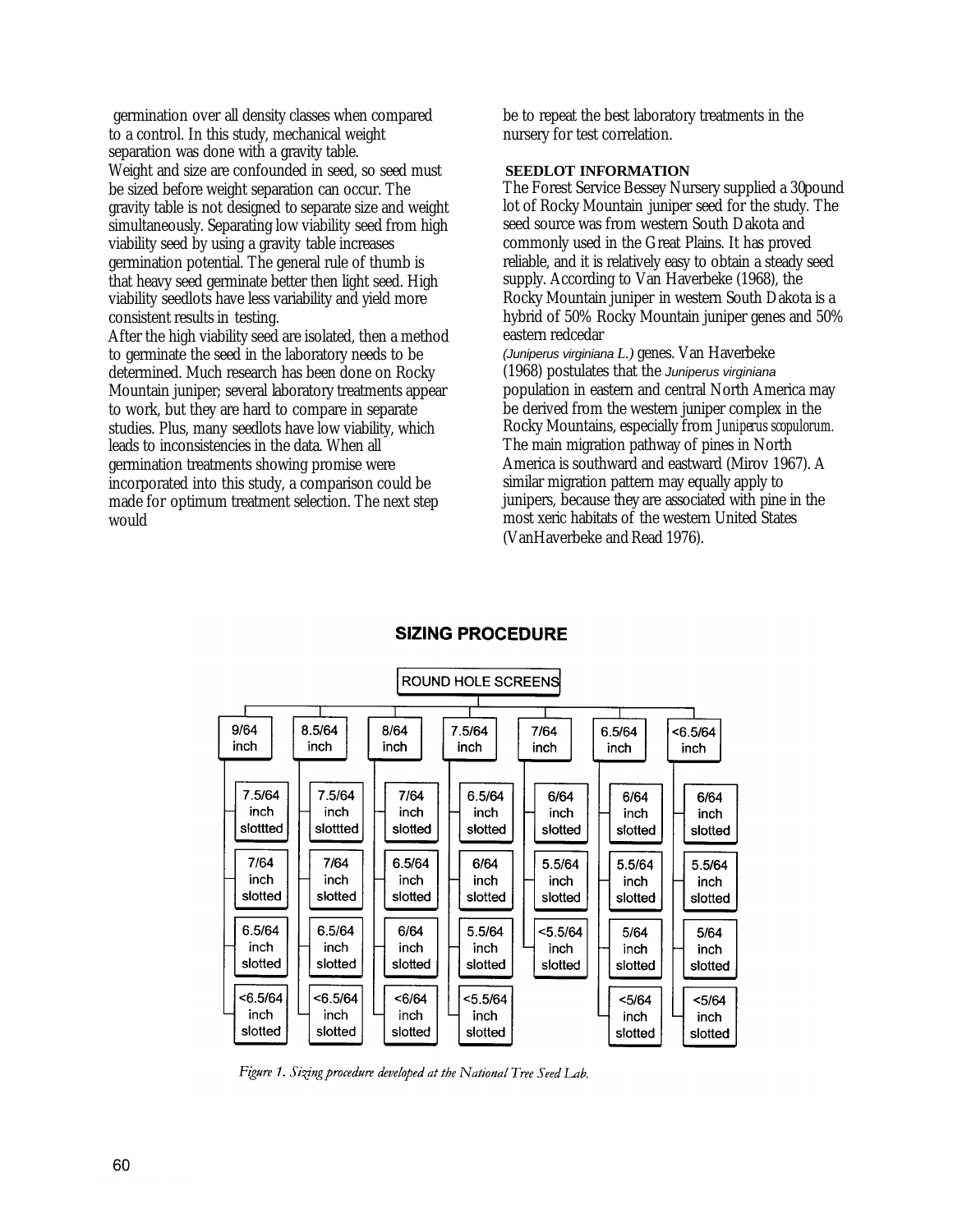### **SEED SIZING**

The sizing procedure developed by Bob Karrfalt, director of the National Tree Seed Laboratory in Dry Branch, Georgia resulted in 27 sizes (Figure 1). The seed were first divided into 8 sizes using round hole screens ranging from  $< 6.5/64$ -inch to 9/64-inch in diameter. The eight sizes were then further subdivided with slotted whole screens ranging from  $< 5/64$ -inch to 7.5/64-inches in diameter. The round and slotted whole screens were increased in half size increments.

Following the sizing procedure, seed from the 27 sublots were tested for viability with a chemical staining test using 2,3,5-triphenyltetrazolium chloride. Live tissue stains red. The viability ranged from 61% to 79%, an 18% difference.

#### **GRAVITY TABLE PROCEDURE**

The Oliver® 30 DC gravity table was used to separate heavy weight seed from light weight seed. The Oliver® gravity table has a rectangular deck covered with screen that can be inclined and moved eccentrically, with air forced through the

holes in the deck. The air creates a vertical stratification of the seed and eccentric shaking creates a horizontal stratification as the seed move down from the feed end to the discharge end of the deck. Heaviest seed are concentrated at the high deck side, light seed at the low side, and medium seed in the middle of the deck. There are three discharge chutes the seed fall through at the end of the deck creating three weight classes. Seed samples, from each weight class, were x-rayed to check the table's operation. The light seed fraction was rerun over the table by itself and the seed was subdivided into medium, light seed and trash (Figure 2). The medium and lightweight seed were combined and labeled lightweight seed. The final result was four weight classes: heavy, medium, light, and trash for each of the 27 sizes (Figure 2). The procedure yielded 93 subsamples. Seed from each of the 93 sizes were tested for viability with a tetrazolium test. Table 1 is the average percent viability of subsamples by weight. The best seed was used to reduce variation and inconsistencies in the data.

#### Figure 2. **GRAVITY TABLE PROCEDURE**



Table 1. Effect of weight separation before pregermination treatments.

| Seed Weight | <b>Percent Viability</b> |
|-------------|--------------------------|
| Heavy       | 80                       |
| Medium      | 77                       |
| Light       | 65                       |
| Trash       | 53                       |

Table 2. Selected seed lots.

| Round    | Slotted  | Weight<br>Class | Percent<br>Viability |
|----------|----------|-----------------|----------------------|
| 8.0/64   | < 6.0/64 | Heavy           | 81                   |
| 7.5/64   | 6.0/64   | Heavy           | 92                   |
| 7.0/64   | 5.5/64   | Heavy           | 94                   |
| 6.4/64   | 5.5/64   | Heavy           | 97                   |
| < 6.5/64 | 5.0/64   | Heavy           | 92                   |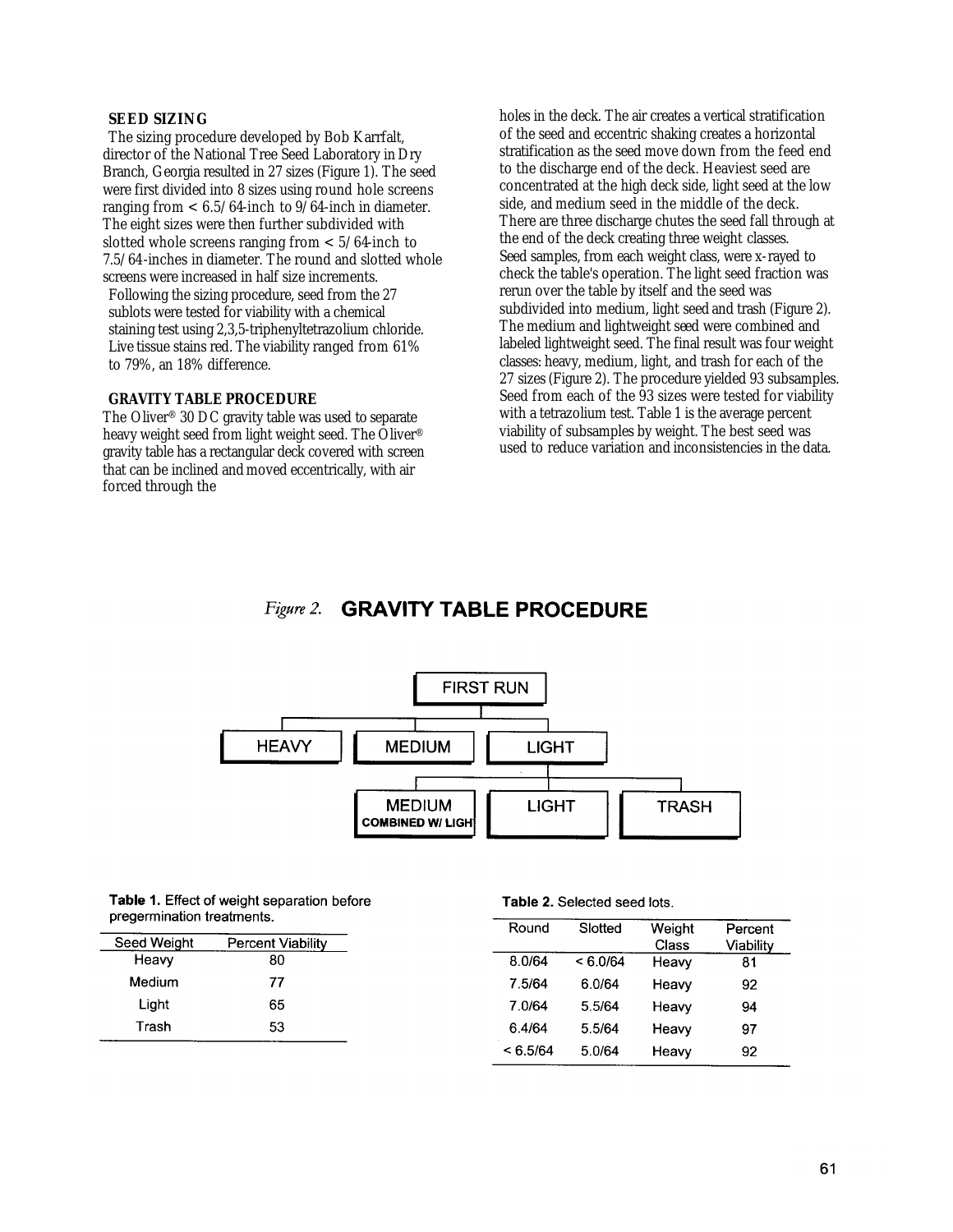#### **SEEDLOT SELECTED**

Following viability testing, seed from 5 out of the 93 subsamples, were selected and subjected to pregermination treatments (Table 2). The seed sizes ranged from large to small, all had high viability (above 80%), and all were in the heavy weight class.

# **PREGERMINATION TREATMENTS**

Before seed treatments were applied, full imbibition was determined by selecting a seed sample from the seedlot. The initial moisture content of the seedlot was 9.9%. After a 4 day water soak at room temperature, the moisture content increased to 37% and did not increase further with longer soaking periods.

The five samples (Table 2) were subjected to 21 pregermination treatments (Table 3). Two hundred seed per treatment were used. The seed were placed in a plastic bag punctured with holes before initiating any treatment. In addition, seed from each of the five samples were allowed to imbibe room temperature water in an aerated, 5gallon fish tank for up to 4 days before treatment (Pack 1921; Van Haverbeke and Comer 1985). The one exception was dry seed were immersed into the liquid nitrogen treatments. Seed receiving warm or cold stratification were placed into a plastic container filled with dampened peat moss. Warm stratification was performed at 72 °F (22

°C) and cold stratification at 37 °F (3 °C). Seed placed in a freezer were subjected to 20 °F (-7 °C). In the liquid nitrogen treatments, seed were subjected to the liquid, not the vapor, form of nitrogen at -321 °F (-196 °C). The accelerated aging chamber was set at 104 °F (40 °C). Chemical treatments included a 3% hydrogen peroxide soak and a 10,000-ppm citric acid soak (Van Haverbeke and Comer 1985).

# **GERMINATION PROCEDURES**

Seed were examined periodically and considered ready for germination testing when a few of the radicles emerged: a majority of the seed were swollen and had cracked seedcoats. Seed were removed from the plastic bag, rinsed, and allowed to surface dry before planting in germination dishes. Eight germination dishes with 25 seed each were placed in a walk-in germination room at a constant 59 °F (15 °C) with 8 hours of light/16 hours darkness. The fluorescent lights emitted 750

to 1250 lux or 75 to 125 foot candles which was in accordance with the rules of the Association of Official Seed Analysts, 1999 section 4.9.e. Pack (1921) noted that after-ripened seed should be planted at temperatures below 59 °F (15 °C). Chadwick (1946) found that germination following stratification was best at 50 °F (10 °C)

to 55 °F (13 °C) and germination was considerably . retarded at temperatures above 65 °F (18 °C) to 70 °F (21  $\mathrm{^{\circ}C}$ ).

The clear, plastic germination dishes measured 4 1/2 inch wide by  $6 \frac{1}{2}$ -inch long by  $2 \frac{1}{2}$ -inches tall. Kimpak® was used as the growing medium, and each dish received 80 milliliters of water before planting the seed. Germination was considered complete after the radicle, hypocotyl, and cotyledons emerged. The dishes were examined weekly and germination recorded. Weekly and total cumulative germination percentages were calculated.

# **RESULTS**

The mechanical weight separation successfully stratified the Rocky Mountain juniper seed by weight. The seed, with the greatest germination potential, were separated from low potential germination seed, thereby improving the seedlot. The average viability by weight was 80% heavy, 77% medium, 65% light, and 53% trash (Table 1). There was a 27% viability difference between heavy and trash seed when averaged over size. The viability among all 93 sizes ranged from 36% to 97%, a 61% difference.

Five treatments produced the best germination (Table 4). Seed in treatment 17 germinated in cold stratification; this was the only treatment where cold stratification preceded warm stratification. Repeating the treatment may not be necessary, since it was Rietveld's (1989) best treatment on Rocky Mountain juniper seed. Rietveld's seed sources included collections from Meade County and Cheyenne River South Dakota, which is the same general area as this study's seed source. As further validation, the Forest Service Bessey Nursery uses a cold/warm/cold stratification regime.

The other four treatments had a warm stratification period followed by a cold stratification period. Van Haverbeke and Comer's (1985) recommended treatment (citric acid soak)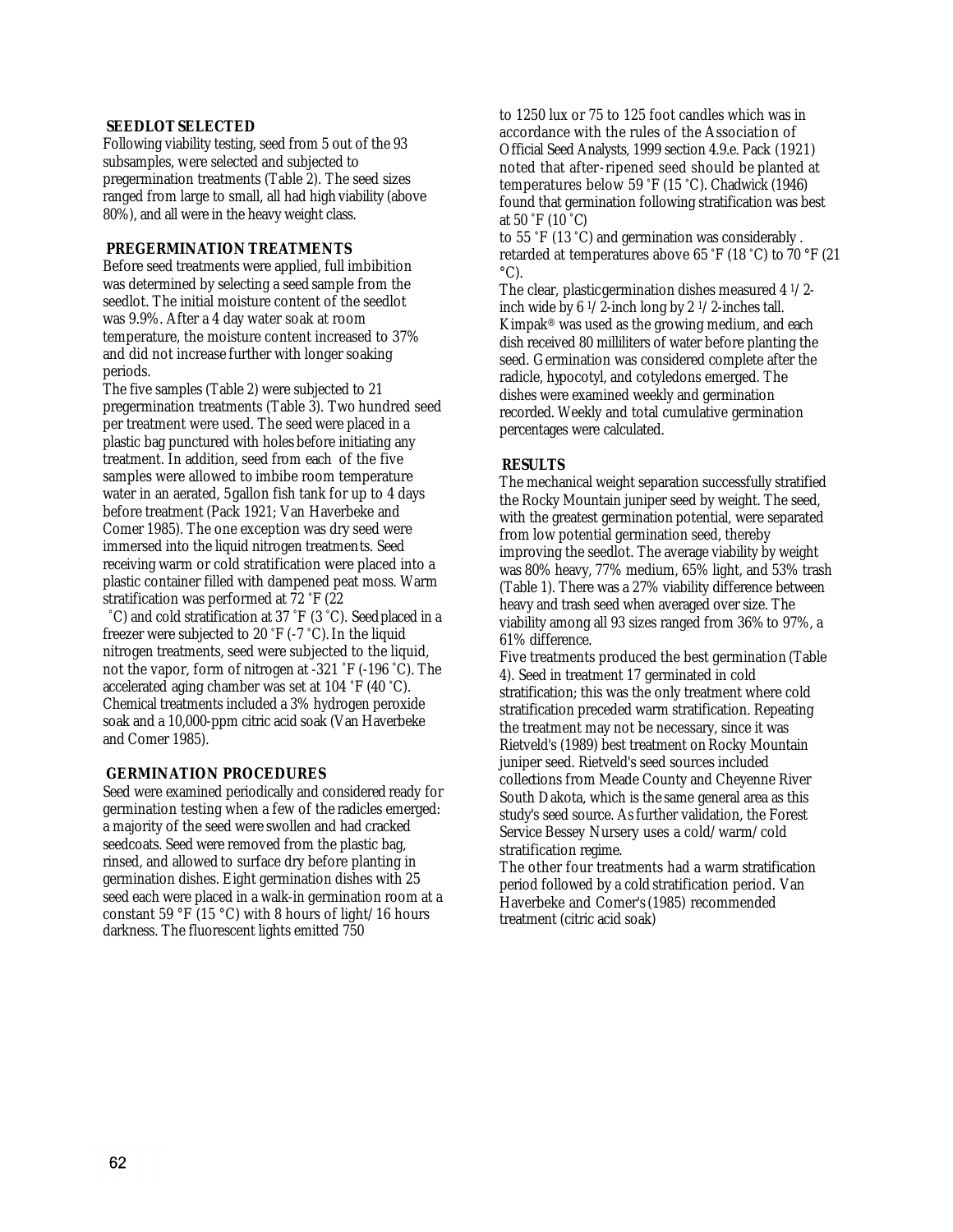| Table 3. Pregermination treatments. |  |
|-------------------------------------|--|
|-------------------------------------|--|

| <b>Number</b> | <b>Treatment Treatment</b>                                                                                                                            |
|---------------|-------------------------------------------------------------------------------------------------------------------------------------------------------|
| 1             | 3-day water soak, 26 weeks cold, 3 weeks warm                                                                                                         |
| 2             | 3-day water soak, 90 days in freezer, 13 weeks cold, 13 weeks warm, 5<br>weeks cold, 4 weeks warm<br>(Afanasiev and Cress 1942; Rievtveld 1989)       |
| 3             | 1-day liquid nitrogen, 4-day water soak, 6 months cold                                                                                                |
| 4             | 1 day liquid nitrogen, 4-day water soak, 1 month cold, 1 day liquid<br>nitrogen, 5 months cold, 14 weeks warm, 4 weeks cold, 4 weeks warm             |
| 5*            | liquid nitrogen 3 times with 4 weeks cold between, 21 weeks cold, 4<br>weeks warm, 8 weeks cold, 4 weeks warm, cold ongoing                           |
| 6*            | liquid nitrogen 4 times with 4 weeks cold between, 16 weeks cold, 9<br>weeks warm, 4 weeks cold, cold ongoing                                         |
| $7^{\star}$   | liquid nitrogen, 5 times with 4 weeks cold between, 12 weeks cold, 4<br>weeks warm, 4 weeks cold, 10 weeks warm, cold ongoing                         |
| 8*            | liquid nitrogen, 6 times with 4 weeks cold between, 7 weeks cold, 9<br>weeks warm, 9 weeks cold, 4 weeks warm, cold ongoing                           |
| 9             | liquid nitrogen 6 months, 9 weeks cold, 17 weeks warm                                                                                                 |
| 10            | liquid nitrogen 2 months, 33 weeks cold, 9 weeks warm                                                                                                 |
| 11            | accelerated aging chamber 7 days, 5 weeks cold, 13 weeks warm, 4<br>weeks cold                                                                        |
| 12            | 3-day water soak, 14 weeks cold, accelerated aging 7 days, 12 weeks<br>cold, 12 weeks warm, 9 weeks cold                                              |
| 13            | 6-day 10,000 ppm citric acid soak, 6 weeks warm, 10 weeks cold<br>(Van Haverbeke and Comer 1985; Cotrufo 1963)                                        |
| 14            | 4-day soak, 12 weeks warm, 13 weeks cold                                                                                                              |
| 15            | 90-minute hydrogen peroxide soak, 8 weeks warm, 13 weeks cold<br>(Van Haverbeke and Comer 1985)                                                       |
| 17            | 3-day soak, 16 weeks cold, 9 weeks warm, 9 weeks cold<br>(Rietveld 1989)                                                                              |
| 18            | 3-day soak, 16 weeks cold, 10 weeks freezer, 14 weeks warm, 4 weeks<br>cold, 4 weeks warm<br>(Ananasiev 1955; Rietveld 1989)                          |
| 19*           | 90-minute sulfuric acid soak, 27 weeks cold, 9 weeks warm, 9 weeks<br>warm, 9 weeks cold, 4 weeks warm, cold ongoing<br>(Djavanshir and Fechner 1976) |
| 21            | 3-day soak, 16 weeks warm, 13 weeks cold<br>(Clark Fleege's recommendation) <sup>T</sup>                                                              |
| 23            | 24-hour liquid nitrogen dunk 3 times, 4-day soak, 2 weeks cold, 6 weeks<br>warm for 2 seedlots, 15 weeks warm for 3 seedlots                          |
| 24            | 5-day soak, used Georgia soil <sup>‡</sup> , 24 weeks cold, 15 weeks warm, 4 weeks<br>cold                                                            |

 $\bar{A}$ 

 $\overline{a}$ 

Treatments 16, 20, & 22 were deemed unnecessary so they were never performed.<br>\*Clarke Fleege was the Bessey Nursery's nursery manager at time of experiment.<br>\*Treatments 5, 6, 7, 8, 19 abandoned because seed did not show si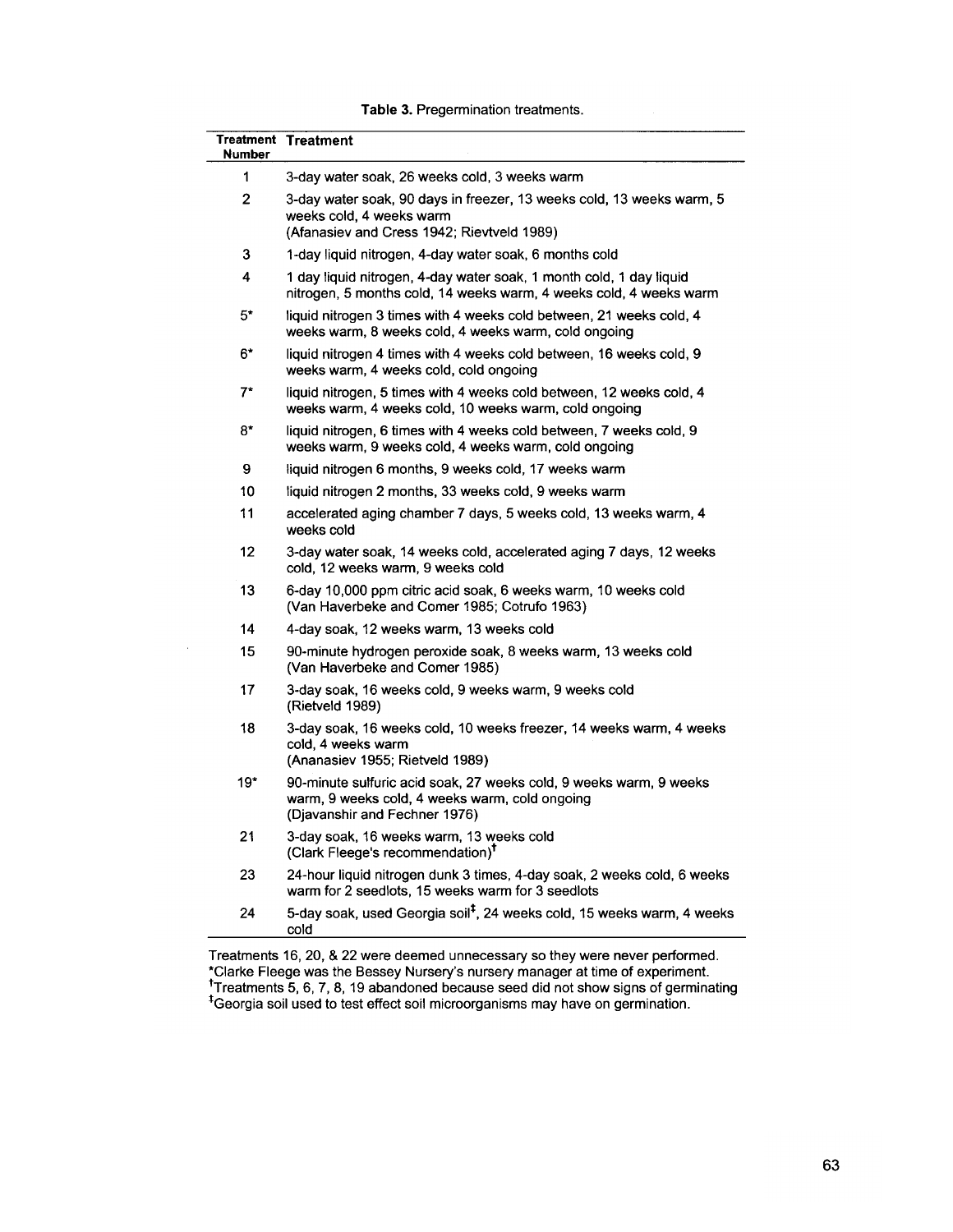| Treatment<br><b>Number</b> | <b>Treatment Description</b>                                                                                              |
|----------------------------|---------------------------------------------------------------------------------------------------------------------------|
| 13                         | 6-day 10,000 ppm citric acid soak, 6 weeks warm, 10 weeks cold                                                            |
| 14                         | 4-day soak, 12 weeks warm, 13 weeks cold                                                                                  |
| 15                         | 90-minute 3% hydrogen peroxide, 8 weeks warm, 13 weeks cold                                                               |
| 17                         | 3-day water soak, 16 weeks cold, 9 weeks warm, 9 weeks cold germinated<br>in stratification during the second cold period |
| 21                         | 3-day water soak, 16 weeks warm, 13 weeks cold                                                                            |

Table 4. Best treatments.

| Subsample            | Treatment Number |    |    |    |    | Viability |    |     |
|----------------------|------------------|----|----|----|----|-----------|----|-----|
|                      | 3                | 9  | 13 | 14 | 15 | 21        | 24 | '%) |
| $< 6.5 \times 5.0$ H | 6                | 6  | 14 | 12 | 43 | 59        | 0  | 92  |
| $6.5 \times 5.5$ H   | 12               | 9  | 31 | 66 | 45 | 57        | 26 | 97  |
| $7.0 \times 5.5$ H   | 13               | 9  | 30 | 64 | 46 | 54        | 0  | 94  |
| $7.5 \times 6.0$ H   | 13               | 15 | 27 | 46 | 45 | 52        | 0  | 92  |
| 8.0 x < 6.0 H        | 4                |    | 8  | 55 | 48 | 55        | 0  | 81  |
| Average              | 10               | 9  | 22 | 49 | 45 | 55        | 6  | 91  |

Table 5. Germination results.

was the fifth best treatment in the study. Treatment 21 (16 weeks warm, 13 weeks cold), proposed by Bessey Nursery's manager Clark Fleege, had the best germination of all treatments. Treatment 15 (3% hydrogen peroxide soak) was similar to Van Haverbeke and Comer's (1985) study, except they used 30% hydrogen peroxide. Their best hydrogen peroxide treatment (13 minute water soak, 30 minute hydrogen peroxide soak, 8 weeks warm stratification, 12 weeks cold stratification) yielded a 78.7% germination rate. Three of the five best treatments in this study were also the best treatments in other experiments.

The best treatments are not difficult to perform at the nursery. They can be used to augment the summer sowing program as insurance against a failed crop. In the event the summer sown seed do not come up, then the spring planted seed can be used to produce seedlings.

Several treatments (5, 6, 7, 8, 19) were abandoned when the seed was not ready to germinate after a year of pretreatment. Even if the treatments had worked, no one would use them because the treatments were impractical and they lasted too long. In treatment 19, the sulfuric acid carbonized the seed surface, thus prohibiting germination.

Djavanshir and Fechner (1976) found that black carbon had to be removed by hand rubbing before seed would germinate. Carbon removal would be impractical when dealing with large seedlots. The best treatments' germination ranged from 55% to 22% (Table 5). No germination results were reported for treatment 17. An accurate count could not be made because so much seed germinated in stratification. I was unable to determine when the seed had germinated during the second cold period and the seedlings had deteriorated into a gelatinous mess.

The heavy seed in each size class responded similarly to treatments resulting in a small variance around the mean. The majority of seed germinated in the first 2 weeks-signifying vigorous seed. Rapid germination is desirable in the nursery due to the many unforeseen environmental factors that can hinder seed germination.

Although viability of the five sub samples averaged 91%, the seed only germinated around 50% (Table 2). About 40% of the seed did not germinate, even though they stained red in the tetrazolium test. The tetrazolium test only indicated whether the seed was alive, not whether it was vigorous enough to germinate. The test did not predict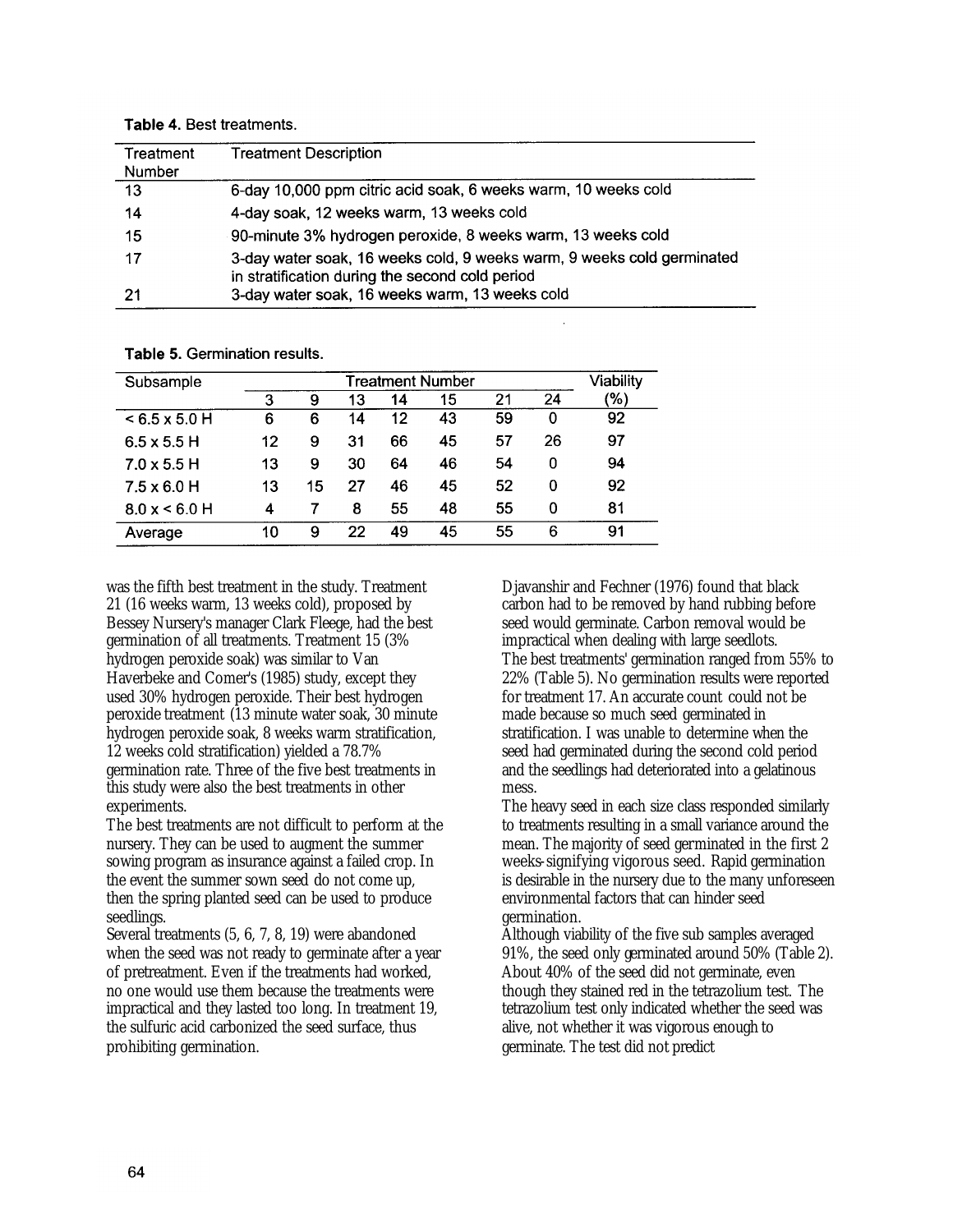germination, but was used as a benchmark of seed quality. From past experience, nursery managers have been developing a target number of seedlings from the tetrazolium results.

Since the best treatments in this study were also the best in other experiments even when the seed had low germination, the process should work on medium and light weight seed classes. They may give a more variable response to treatments, due to the presence of more ungerminable seed in the sample. Freshly harvested and cleaned seed may not require as long a warm/cold stratification period as stored seed. With the periodicity of seed crops, Rocky Mountain juniper seed will have to be stored, so these treatments will apply to most of the seed being planted.

# **FUTURE RECOMMENDATIONS**

The first step is to try the best five treatments in a nursery. Will treatments act similarly in the nursery as they did in the laboratory where the seed were given the optimum conditions for germination? The germinator was set at a constant 59 °F with only small temperature fluctuations. Nursery beds' temperatures fluctuate greatly between day and night. The ambient temperature may not be at the optimum when seed are ready to germinate, therefore inhibiting germination. The second step is to try the treatments on other seed sources. Treatments worked well on this seed source, but what about the more westerly sources where introgression with *Jumperus virginiana* has probably not occurred? Warm-moist stratification has not proved effective on enhancing germination of any juniper species where winter precipitation is dominant and summers are almost completely dry (Young and others 1981). Young and others (1981) have found that oxygenated, refrigerated water baths worked best for Utah juniper *(Juniperus osteosperma* Torr.) and western juniper *(Juniperus occidentalis* Hook.). This treatment may also increase germination for Rocky Mountain juniper and will be considered in the next stage of this study.

Statistical analysis of the data was not included in the nursery proceedings, but will be added in future reports.

### **REFERENCES**

Afanasiev, M. 1955. Storage of afterripened seed of eastern redcedar. Tree Planters' Notes 21:28- 30.

Afanasiev, M. and M. Cress 1942. Producing seedlings of eastern red cedar *(Juniperus virginiana L.)* Okla. Agric. Exp. Station, Exp. Sta. Bull. No. B-256. April. 21p.

AOSA 199. Rules for testing seeds. Association of Official Seed Analysts. 126 p.

- Benson, D. A. 1976. Stratification of *Juniperus scopulorum.* Tree Planters' Notes 27(2): 11, 23
- Chadwick, L. C. 1946. Seeds of red cedar. Amer. Nurseryman 83(9): 10. May 1, 1946.
- Cotrufo, C. 1963. Stimulation by citric acid of germination of eastern red cedar *(Juniperus virginiana L.)* Nature. 199:92-93.
- Djavanshir, K. and G. H Fechner 1976. Epicotyl and hypocotyl germination of eastern redcedar and Rocky Mountain juniper. Forest Science 22: 261- 266.
- Lee, S., 1996. Propagation of *Juniperus* for conservation plantings in the Great Plains. MS Thesis University of Nebraska. 92 p.
- Lee, S.; Cregg, C. M.; Fleege, C. 1995. Propagation of *Juniperuc* challenges to propagation and opportunities for improvement. In: Landis, T.D.; Cregg, B., tech. cords. National proceedings, forest and conservation nursery associations. Gen. Tech. Rep. PNW-GTR365. Portland, OR: U.S. Department of Agriculture,Forest Service, Pacific Northwest Research Station: 47-51.
- Meines, M. K. 1965. Juniper germination simplified. Tree Planters' Notes 17: 6-7.
- Mirov, N. T. 1967. The genus Pinus. The Ronald Press Co., New York. 602 p.
- Nikolaeva M. G. 1969. Physiology of deep dormancy in seeds. (Translated from Russian) Israel program for scientific translations Jerusalem 219 pp.
- Pack, Dean A. 1921. After-ripening and germination of *Juniperus* seeds. Bot. Gaz. 71: 32-60.